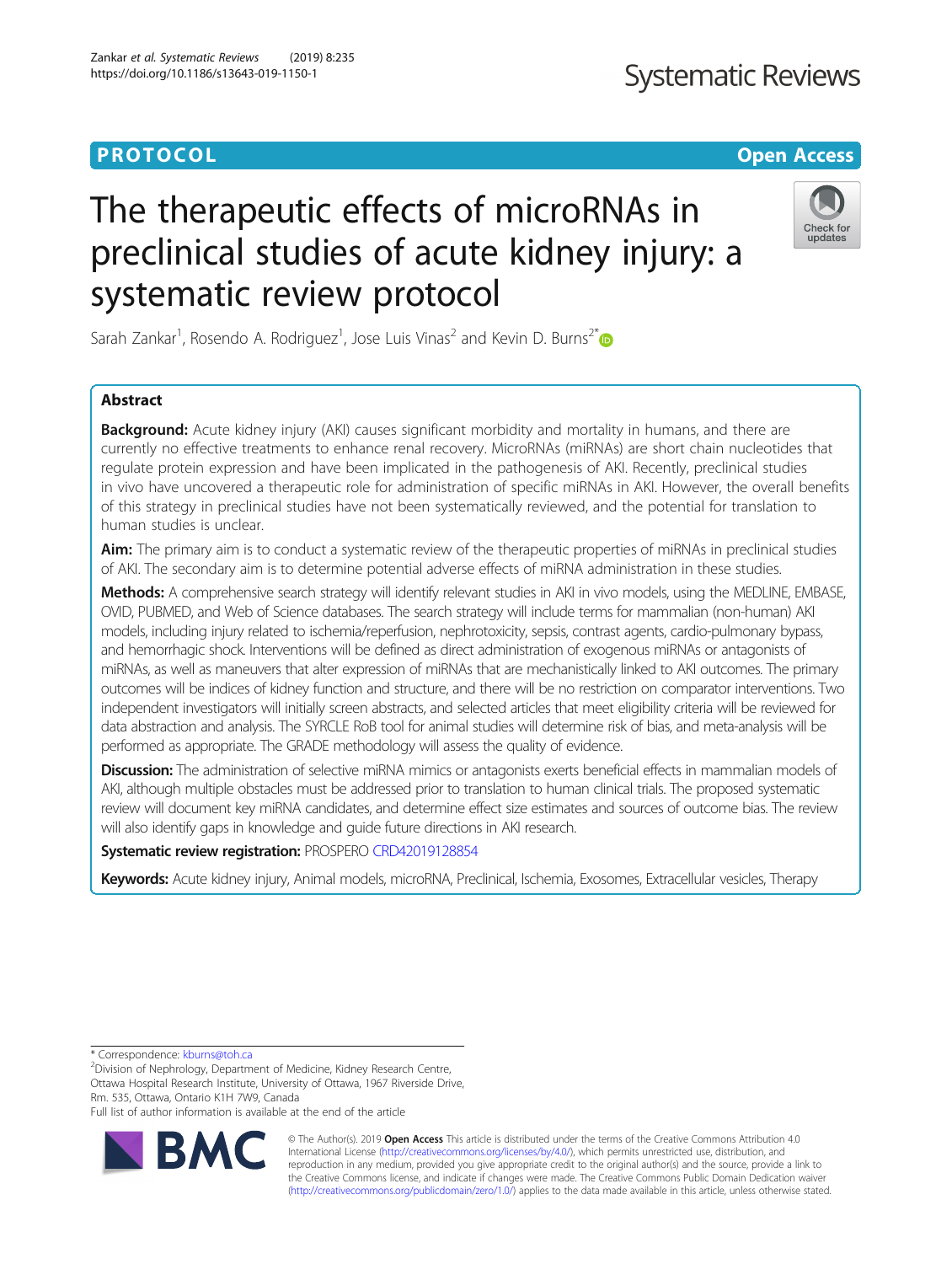# Background

The kidneys receive a high percentage of the cardiac output (25%) and are particularly sensitive to damage induced by sudden reductions in blood flow, as occurs with ischemia/reperfusion, sepsis or with exposure to nephrotoxins. Acute kidney injury (AKI) is a highly prevalent clinical disorder, characterized by rapid loss of kidney function occurring over hours to days, and is as-sociated with significant morbidity and mortality [\[1](#page-6-0)]. Despite many decades of research, there are no established treatments that accelerate renal repair in humans [[1\]](#page-6-0). Patients who recover from an episode of AKI are at risk for adverse long-term outcomes: a meta-analysis of 82 studies that included more than 2 million hospitalized adults followed for 1 year showed that patients with AKI have a threefold increased risk of new or progressive chronic kidney disease (CKD), a nearly fourfold increase in end-stage renal disease (ESRD) and almost twofold increase in mortality rates [[2\]](#page-6-0). Indeed, the incremental health care utilization costs for AKI in Canada are estimated to be greater than \$200 million per year [[3\]](#page-6-0). Therefore, strategies to prevent AKI and facilitate kidney recovery are needed.

In recent years, preclinical studies have demonstrated beneficial effects of cell therapy (involving administration of progenitors or stem cells) in reducing tissue injury and accelerating repair pathways in AKI. Thus, delivery of endothelial progenitor cells (EPCs) or bone marrowderived mesenchymal stromal cells (MSCs) has been shown to protect against AKI in animal models [[4](#page-6-0)–[7](#page-6-0)]. Despite these therapeutic effects however, engraftment of cells within injured tissues has not been consistently demonstrated, and protective effects have been attributed to paracrine mechanisms [[7\]](#page-6-0).

In this regard, extracellular microvesicles are leading candidates mediating the protective effects of cell therapy in models of ischemic kidney injury. Cantaluppi and colleagues showed that infusion of microvesicles derived from human EPCs protected rats from ischemic AKI and also prevented long-term development of CKD [\[8](#page-6-0)]. Furthermore, preclinical studies indicate that the use of MSC-derived microvesicles is strongly associated with improved organ function following injury. A systematic review of 6 preclinical studies showed that administration of human MSC-derived microvesicles (40–1000-nm diameter) in mouse and rat models of AKI improved blood urea nitrogen (BUN) and serum creatinine levels, increased kidney cell proliferation, and reduced tubular necrosis and cast formation [\[9\]](#page-6-0).

One distinct class of microvesicles is exosomes (diameter 40–100 nm), which are generated in the multivesicular body and then released from the cell [\[10](#page-6-0)]. Exosomes are packaged with cargo, including microRNA (miRNA), and upon binding to other cells the exosomal contents may be transferred, thereby modulating cell function. Several studies have revealed an important role for direct administration of candidate miRNAs or exosomal transfer of miRNAs in improving outcomes in experimental AKI [[8,](#page-6-0) [11](#page-6-0)–[13](#page-6-0)]. For instance, a potential candidate miRNA for treatment of AKI is miRNA-21, which has been shown to protect against ischemiareperfusion kidney injury and apoptosis in mice, using a strategy involving administration of locked nucleic acid (LNA) antagonist of miRNA-21 [\[13](#page-6-0)]. Indeed, multiple miRNA species have been implicated in either protecting against AKI, or exacerbating renal injury, by targeting molecular pathways involved in angiogenesis, cell adhesion, apoptosis, inflammatory cell recruitment, and tubu-lar cell proliferation [[11\]](#page-6-0) (Fig. [1](#page-2-0)).

Despite the growing evidence in preclinical studies for the therapeutic properties of miRNAs in AKI, no clinical studies involving miRNA therapeutics have been conducted in human AKI, and no trials are currently listed within the database of private and publicly funded studies worldwide [\(clinical.trials.gov\)](http://clinical.trials.gov). Barriers to translation of animal studies to clinical application may relate to methodological heterogeneity amongst preclinical studies, differences in therapeutic targets, variability in outcome measures, and relatively small sample sizes that prevent accurate estimation of effect size. A comprehensive systematic review of preclinical studies focused on the therapeutic effects of delivery of miRNAs or exosomal transfer of miRNAs in AKI would therefore facilitate estimation of overall efficacy and safety of these agents in animal models. Such a review would help identify sources of bias, reliable outcome measures, and study limitations that should be addressed prior to human clinical trials for AKI.

# Methods/design

This systematic review will be conducted in accordance with the Cochrane Collaboration Methods [[14](#page-6-0)], Systematic Reviews Standards, and PRISMA guidelines [[15](#page-6-0)]. The study protocol is registered in PROSPERO [\(www.crd.york.](http://www.crd.york.ac.uk/prospero)) [ac.uk/prospero](http://www.crd.york.ac.uk/prospero))) (registration number CRD42019128854).

#### Aims

The primary aim of this systematic review is to determine the potential therapeutic properties of miRNAs in preclinical studies of AKI, with a focus on kidney functional and structural recovery/repair. The secondary aim is to determine potential adverse effects of miRNA administration in preclinical AKI studies.

# Design of systematic review Animal species and models

The systematic review will include all mammalian species except humans, regardless of age or sex, with most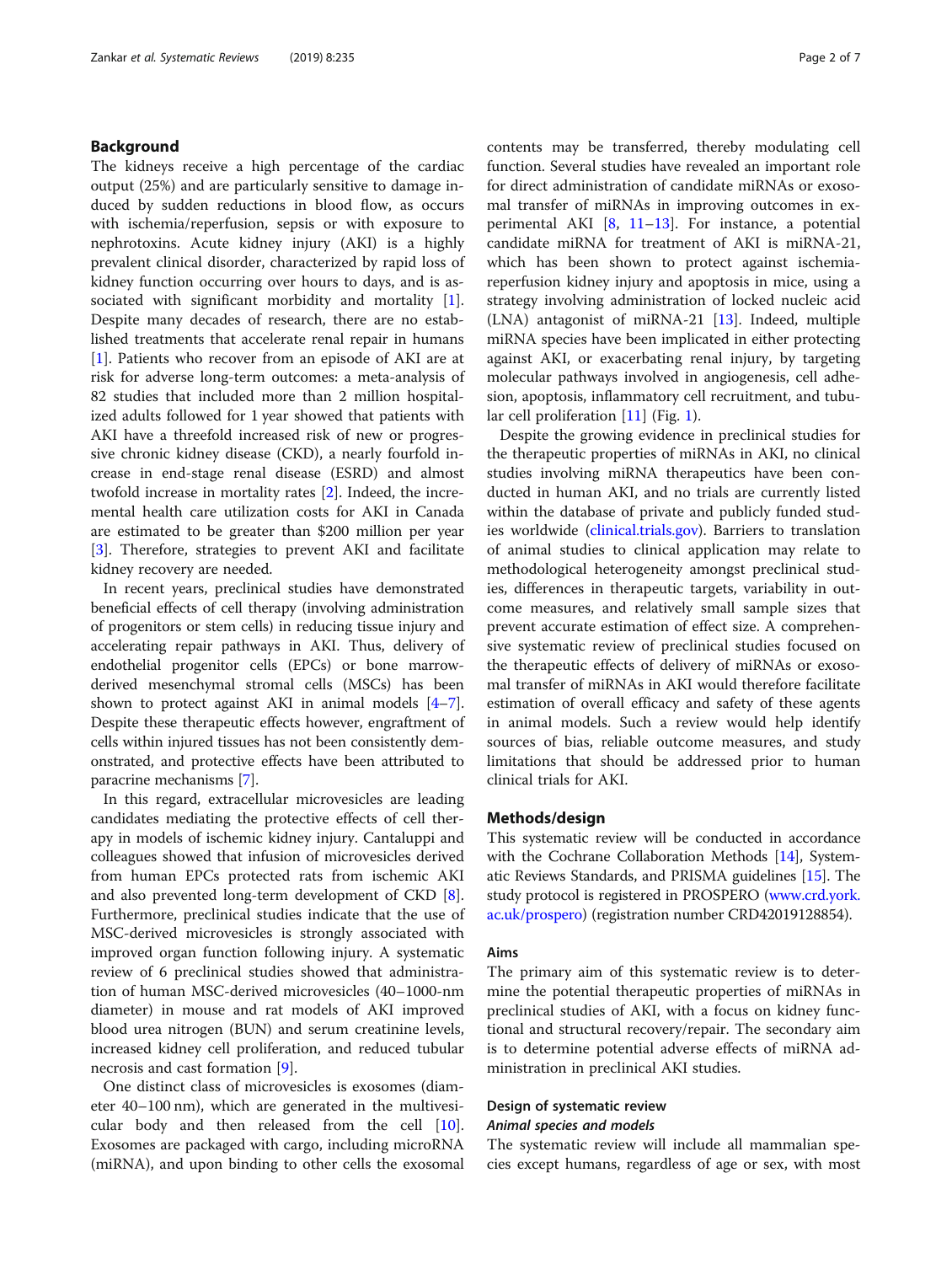

<span id="page-2-0"></span>

studies likely to have been conducted in mouse or rat. Experimental models of AKI include (but are not limited to) ischemia/reperfusion injury, nephrotoxic injury (e.g., cisplatinum, warfarin, gentamicin, folic acid, glycerolinduced, aristolochic acid), and sepsis (lipopolysaccharide (LPS)-induced, cecal ligation and perforation), as well as contrast nephropathy  $[16]$  $[16]$ , cardio-pulmonary bypassinduced AKI [[17\]](#page-6-0), and hemorrhagic shock [[18\]](#page-6-0). Gene deletion, gene knockdown, or transgenic animal models will be included as appropriate. We will exclude models of chronic nephrotoxicity (e.g., cyclosporine-induced injury [[19](#page-6-0)]) or renal fibrosis associated with the model of unilateral ureteral obstruction [[20](#page-6-0)].

# Interventions

The principal intervention will be defined as the direct exogenous administration of miRNAs, antagonists of miRNAs (antagomiRs) or locked nucleic acid (LNA) derivatives of miRNAs to the injured kidney, either as native nucleotides or as nucleotides within extracellular microvesicles or manufactured nanoparticles [\[21](#page-6-0)]. Administration will include intravascular (intravenous [i.v.] or intra-arterial [i.a.]), subcutaneous (s.c.), intraperitoneal (i.p.), intrarenal injections, or other routes. There will be no restrictions in dose and timing of administration.

Interventions that indirectly implicate miRNAs as potential therapeutic agents for AKI will also be reviewed. These will include in vivo interventions in the AKI model

that alter the regulation/quantity of miRNAs, where these alterations are mechanistically linked to pathways or outcomes associated with AKI. We will exclude studies that are purely descriptive and that document changes in the pattern of miRNA expression levels associated with AKI, without an intervention to assess the impact of those changes on kidney function or structure.

# **Comparators**

There will be no restriction on types of comparator interventions (e.g. placebo, sham, pharmacologic agents, scrambled miRNA, other).

# **Outcomes**

The primary outcome will be kidney function, encompassing measures of estimated glomerular filtration rate (e.g., fluorescein isothiocyanate (FITC)-inulin clearance, serum creatinine), and BUN, as well as urinary and/or plasma markers of kidney injury, and kidney structural analyses by histologic assays (injury scores, inflammatory cell infiltration, apoptosis assays, immunohistochemistry). Changes in renal hemodynamic measures or vascular structure/function will be noted. Sex-specific outcomes will be recorded wherever possible. The secondary outcome will be measures of potentially adverse effects, including non-renal effects of the intervention, and mortality.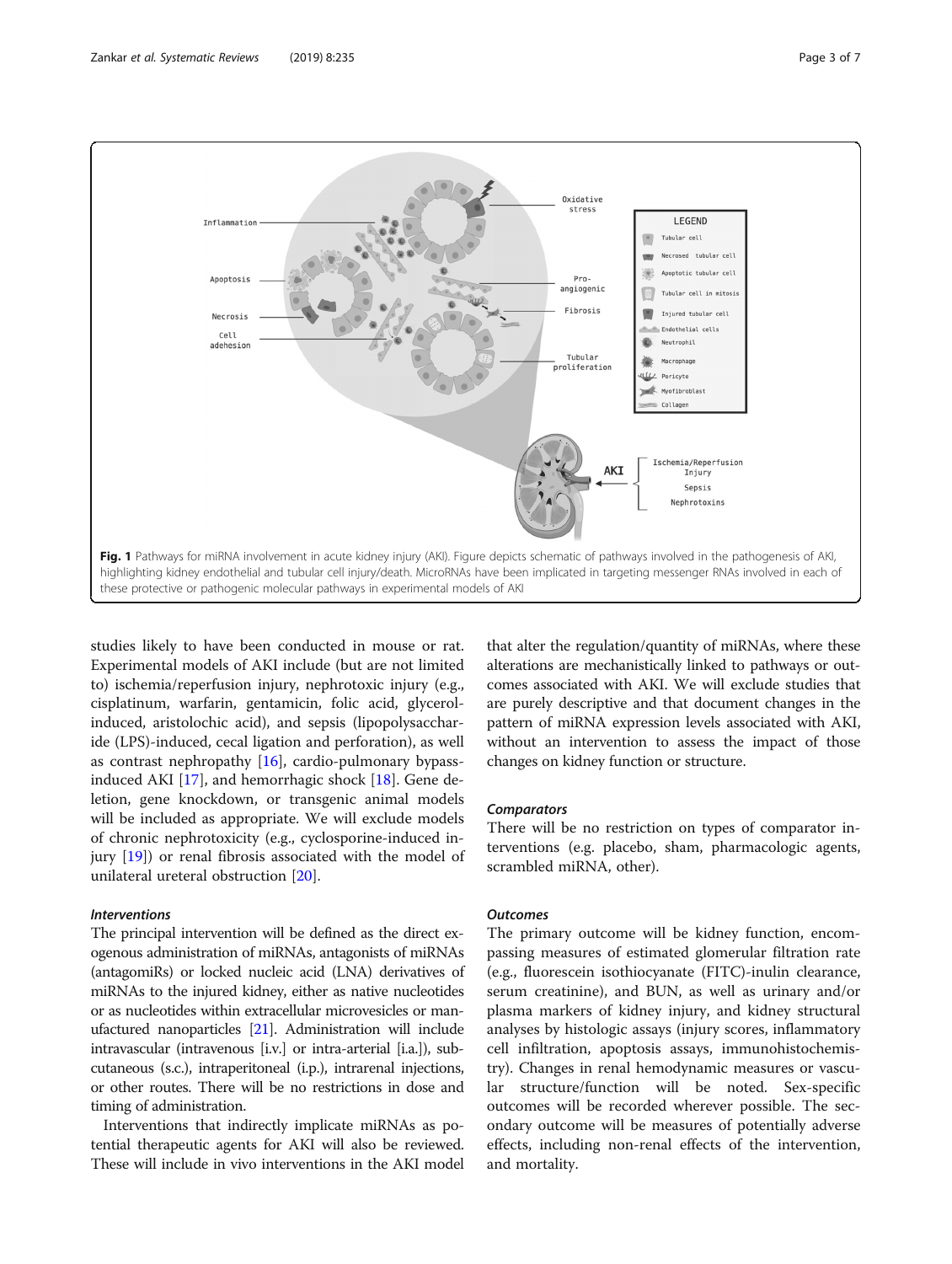# Languages

Articles written in English, French, Italian, or Spanish will be included.

# Search strategy

We will follow the recommendations of the PRISMA statement [[15](#page-6-0)] and the reporting guidelines provided by the Collaborative approach to meta-analysis and review of animal data from experimental studies (CAMAR-ADES, [www.camarades.info\)](http://www.camarades.info). A populated PRISMA-P checklist is provided in Additional file [1](#page-5-0). The search strategy will identify studies in MEDLINE, EMBASE, OVID, PUBMED, and Web of Science databases, from 1946 to 2019. The reference list of included studies will be identified to look for additional study sources. We will exclude editorials, review articles, opinion papers, patent applications, and studies involving only in vitro experiments. The search strategy is depicted in Additional file [2](#page-5-0) and will include MesH terms related to miRNAs, exosomes, extracellular vesicles, and AKI in experimental animal models.

# Study screening

Titles and abstracts initially identified will be uploaded to Excel spreadsheets and screened for relevance independently by two investigators according to pre-defined criteria. Prior to formal screening, we will conduct a calibration exercise to optimize the screening questions. Eligibility will be determined by (a) clear identification of a therapeutic agent defined as direct exogenous administration in vivo of miRNAs, antagonists of miRNAs (antagomiRs), or LNA derivatives of miRNAs, either as native nucleotides or as nucleotides within extracellular microvesicles or manufactured nanoparticles; (b) indirect implication of miRNAs as potential therapeutic agents for AKI via in vivo interventions that alter the regulation or quantity of miRNAs, where these alterations are mechanistically linked to pathways or outcomes associated with AKI; (c) clear documentation of the animal model of kidney injury; and (d) use of functional and structural indices of kidney injury as outcome measures. Relevant articles will be retrieved for full-text assessment by two investigators, using specific inclusion and exclusion criteria (Table 1). To minimize discrepancies between reviewers, the exclusion criteria will be ranked from high to low priority and applied sequentially during the reviewing process with the highest excluding reason carefully documented. Any differences in classification between the two independent reviewers will be reviewed and a consensus decision made. In cases where consensus is not reached, a third author will be asked to provide an independent opinion, and a decision will be made based on this opinion. Duplicate citations will be eliminated manually by matching the title, authorship

# Table 1 Inclusion and exclusion criteria for full-text analysis

#### Inclusion criteria

- a. Preclinical model of acute kidney injury
- b. In vivo mammalian model
- c. Direct administration of miRNAs, antagomiRs, or locked nucleic acids
- d. In vivo interventions that implicate miRNAs mechanistically in acute kidney injury
- e. Clearly identified functional and/or structural maker(s) of acute kidney injury obtained via validated methods and reported according to standard guidelines
- f. Any type of comparator
- g. Clear identification of the methods of analysis and time points of measurements

Exclusion criteria in order of prioritization

- 1. Not an animal study (e.g., in vitro models)
- 2. Not a model of experimental acute kidney injury
- 3. No administration of miRNA or derivatives or no mechanistic information related to miRNA (e.g., biomarker studies of miRNAs in AKI or descriptive studies on expression of miRNAs in AKI)
- 4. No outcome measures of kidney function or structure
- 5. Not original research (e.g., review paper, editorial, commentary, patent applications, letters to the editor, opinion papers, narrative reviews)
- 6. Not in English, French, Spanish, or Italian
- 7. Sub-studies of the main study

and citation information. In case of missing information about treatments, methodology, and/or outcomes of included studies, attempts will be made to contact the study authors by email or telephone.

# Data abstraction

A data extraction form will be designed for gathering data and piloted between reviewers before its implementation. The data will be extracted manually from text, tables, and graphs onto the form by at least two of the authors and will include characteristics of the animal model (species, age, sex, AKI induction method, time points of analyses, number of animals), characteristics of the intervention and comparators (miRNA variant, dose, frequency, route of administration, carrier as specified), and outcomes (as described above). Timing and duration of administration of miRNAs represents a critical aspect to inform the design of future translational trials in humans. This is particularly relevant since in humans, the diagnosis of AKI often occurs after significant delay beyond the time of initial insult. Accordingly, we will also conduct sub-group analysis of data directed at the impact at time of administration of miRNA or variants, and/or duration of treatment. Subsequently, all collected data will be transferred manually into an Excel spreadsheet for data analysis.

#### Risk of bias and quality assessment

The SYRCLE RoB tool for animal studies will be used to assess risk of bias at the study and outcome levels [\[22](#page-6-0)], and key parameters that have been identified as threats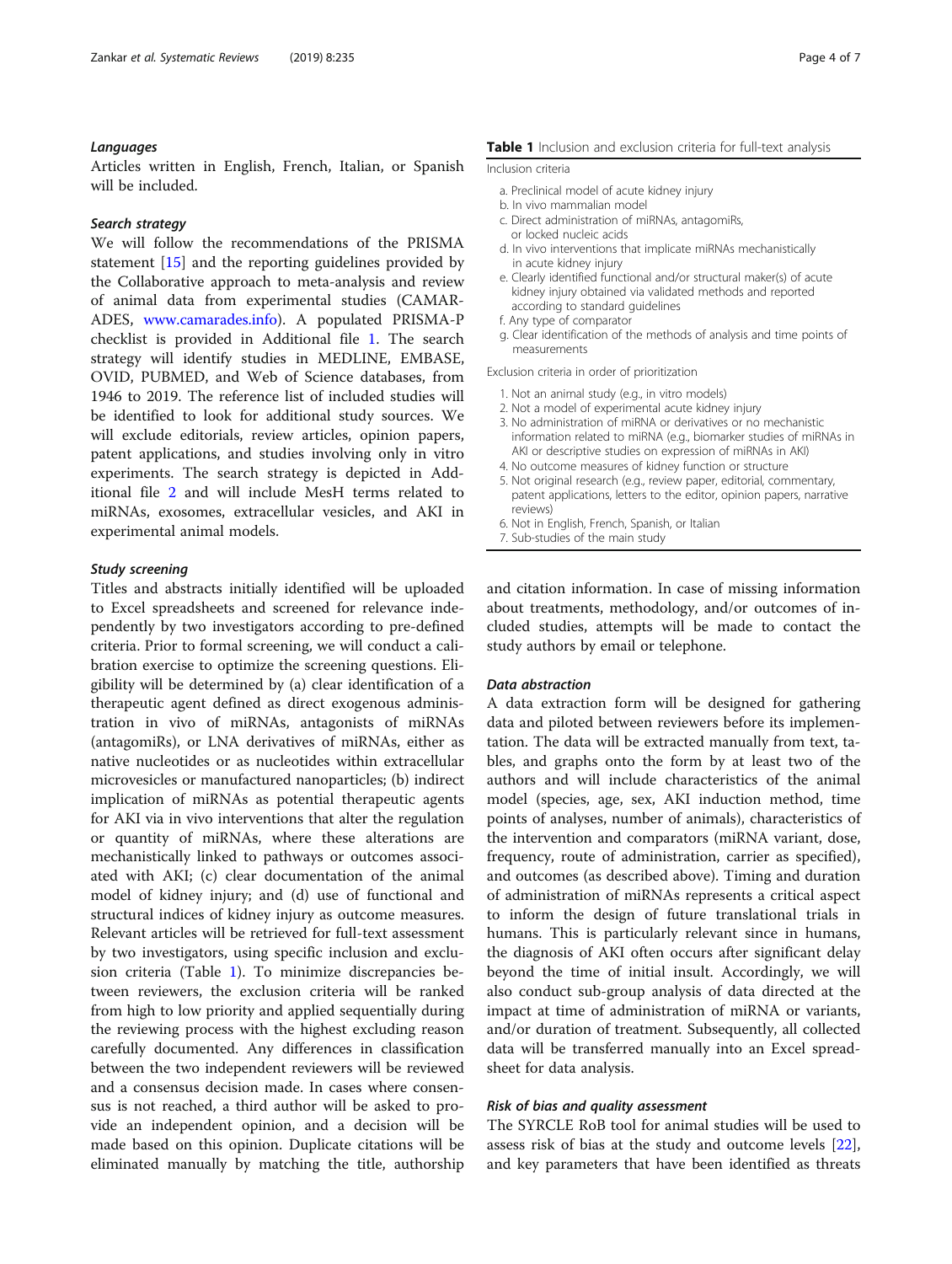to validity in preclinical studies will be assessed [\[23](#page-6-0)]. Study reporting bias will be assessed by 2 individuals, comparing outcomes reported in the methods and results sections of published reports, when full study protocols are not available.

# Data synthesis and analysis

For data synthesis, we will provide a descriptive summary of all included studies. The variability on study design, methodological quality, type of therapeutic agent, AKI model, and statistical heterogeneity will be taken in consideration in our decision to perform a quantitative data synthesis on the primary outcome. If at least 2 studies report on the same primary outcome, a quantitative analysis (i.e., meta-analysis) will be performed on those studies. If the statistical heterogeneity between studies is high and/or its sources are not sufficiently explained, data will be reported descriptively. For each outcome measure (i.e., functional, structural) that is reported as continuous data, we will calculate the standardized or mean differences depending on individual study scales. The  $I^2$  statistic will be used to describe the percentage of variation across studies due to heterogeneity, rather than chance [[24](#page-6-0)]. If the degree of heterogeneity between pooled studies is acceptable, weighted pooled effect estimates and their 95% confidence intervals will be calculated using the inverse variance statistical method and analyzed by the random effects model [[25](#page-6-0)]. Depending on the number of eligible studies, we will compare the size of the effect estimates amongst different therapeutic agents (i.e., miRNAs, antagonists of miRNAs (antagomiRs), or LNA derivatives) by using the mean percent change (i.e., delta change) in the injury marker or the standardized mean differences and 95% confidence intervals between the intervention and comparator. If the delta change (%) is not provided, it will be calculated from the reported means and standard errors [[26\]](#page-6-0). In cases of high statistical heterogeneity, we will attempt to identify sources of heterogeneity between studies using stratified and sub-group analyses. The significance of these sub-group differences will be determined by the Cochrane  $X^2$  test ( $p < 0.10$ ). Data analyses will be performed using RevMan 5.3 (Copenhagen; The Nordic Cochran Centre, The Cochrane Collaboration; 2014).

#### Sensitivity, sub-group analyses, and publication bias

To reinforce the strength of our reviewing decisions, we are proposing sensitivity analyses according to the analysis method, outcomes, dose range, and time points of measurement. If during the process of the systematic review, we identify additional decision nodes, further sensitivity analyses will be performed. We are planning subgroup analyses to identify differences in the effect estimates according to the animal species, sex, model of kidney injury, and route of administration for the therapeutic agent. These analyses would facilitate our interpretation of the differences in effect size between studies and will help to identify the optimal preclinical model and delivery system. Reporting bias will also be assessed by funnel plots when at least 10 studies are available according to the outcome and intervention. Scatterplots of individual effect estimates against a measure of their precision will be displayed.

# Confidence in cumulative estimates

If we find sufficient information in the literature, the GRADE methodology will be applied to assess the quality of evidence for at least 2 of the most important outcome measures. The recommendations will be classified as high, moderate, low, or very low. Limitations in current studies will be identified and suggestions for improvement provided.

If amendments to the study protocol are required, the date of each amendment will be recorded, followed by a description of the change as well as the rationale.

# **Discussion**

AKI has a relatively high prevalence and is associated with significant morbidity and mortality [\[27\]](#page-6-0). Despite recent advances in understanding the pathogenesis of AKI, there remains an urgent need for effective therapeutic strategies. Although miRNAs have been shown to play promising roles as biomarkers of disease severity in AKI, recent studies are also exploring their potential as therapeutic agents [[28](#page-6-0)]. MiRNAs are highly homologous across multiple animal species, supporting their importance in regulating biological pathways [\[29](#page-6-0)]. Indeed, experimental studies reveal that some miRNAs act pathogenically and promote renal inflammation, apoptosis, and fibrosis in AKI, while others display antiinflammatory, anti-apoptotic, and even pro-angiogenic effects, thereby protecting against renal injury [\[28](#page-6-0)]. While administration of specific miRNA mimics or antagonists has been shown to ameliorate or stabilize AKI in preclinical studies, a review of the therapeutic potential of miRNA therapy in AKI, and an assessment of the obstacles which need to be addressed before initiating clinical trials in humans, has yet to be conducted.

In progressing from preclinical studies to human therapies, several considerations must be addressed. For instance, animal models of AKI may not replicate the clinical features typically observed in humans with AKI. Thus, in preclinical studies, AKI is often induced by targeting of specific pathways via ischemia-reperfusion injury or administration of nephrotoxic agents, while in humans the causes of AKI are usually multifactorial [\[30](#page-6-0)]. Furthermore, human AKI often presents with other comorbidities, such as CKD, diabetes, or heart failure [\[28](#page-6-0)],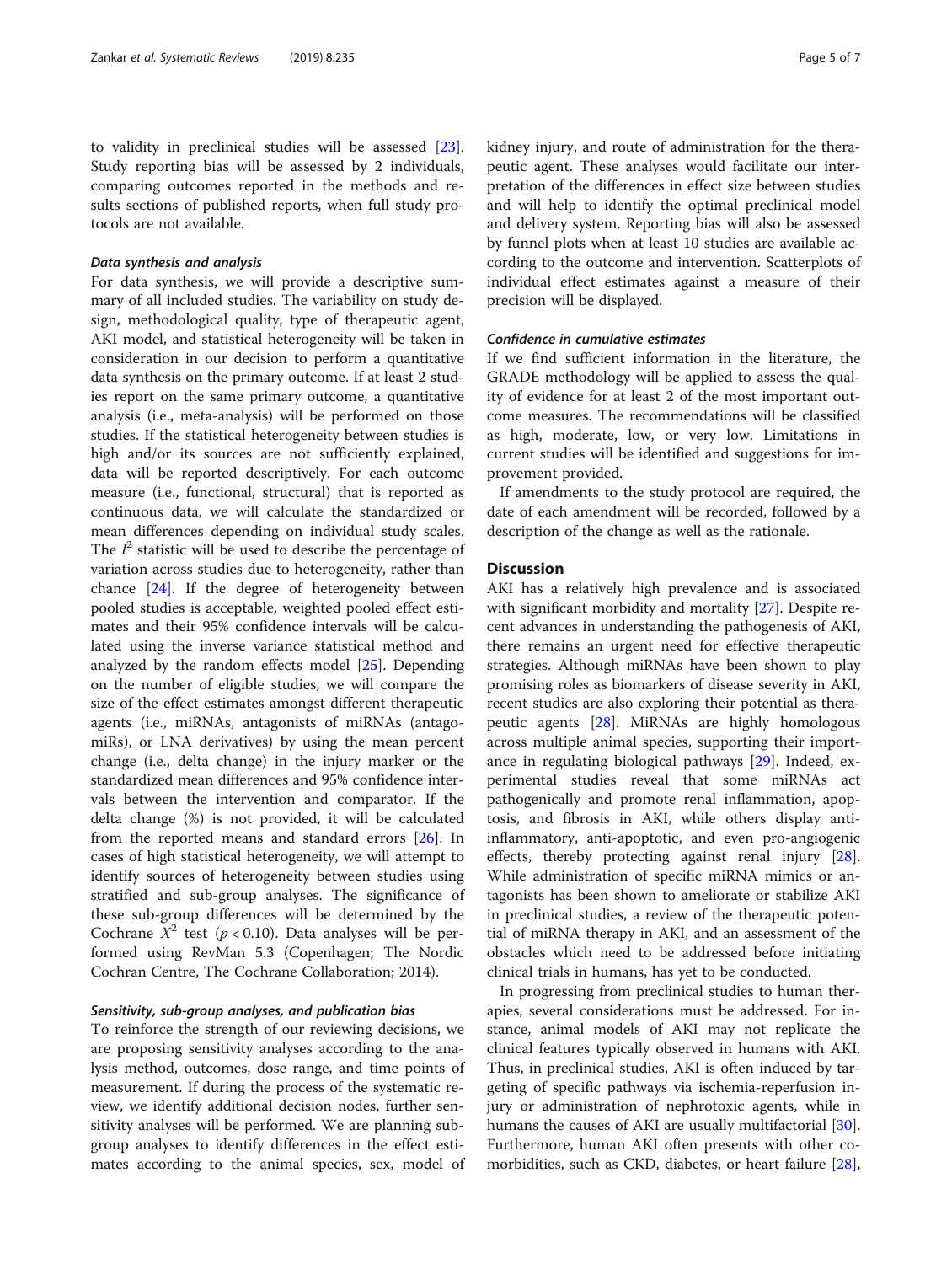<span id="page-5-0"></span>and there may be significant variability in responses and outcomes to similar insults. Predicting clinical outcomes in patients presenting with AKI is therefore difficult [[28](#page-6-0)], and this is complicated further by genetic heterogeneity and differences in responses according to sex [\[30](#page-6-0)].

This systematic review represents an important first step in addressing the gap between preclinical studies and AKI in humans, and has the potential to uncover opportunities for first-in-human trials with miRNAs as therapeutic agents. Preclinical reports on AKI will be classified and compared for methodological heterogeneity, influence of animal sex, differences in therapeutic intervention and means of delivery of miRNAs, dosage, and time intervals for administration, outcome measures, and documented adverse events. By pooling results from multiple studies or interventions, effect size estimates can be documented, which will allow for more precise prediction of the utility of miRNA therapy in these models. In this regard, discordance between preclinical effect sizes and effect size in clinical trials is common. Practices such as unconcealed treatment allocation and unmasked outcome assessment may create a biased larger preclinical effect size [\[23](#page-6-0)], and therefore the systematic review will also include an assessment of sources of bias. Where sufficient data are available, a meta-analysis will be conducted to confirm the relationship between a specific miRNA and outcomes in animal models of AKI.

This systematic review has certain predictable limitations. Application of the risk of bias tool may uncover relatively few basic science studies that are sufficiently free of bias to allow for meta-analysis. Conducting the review will nonetheless be important to determine the current state of the field and identify study limitations associated with use of animal models of AKI. The review will also highlight the importance of rigorous efforts to limit bias or lack of transparency in data reporting for future preclinical research. Furthermore, significant study heterogeneity may exist, particularly in the specific miRNA(s) selected for interventional study in each manuscript. While several candidate miRNAs implicated in the pathogenesis of AKI have already been identified, it is important to recognize that individual miRNAs may target multiple messenger RNAs, and there may be homogeneity in pathways that are affected by distinct miRNA species. Thus, there is potential value in the proposed systematic review in attempting to identify common pathogenic mechanisms of action.

Finally, we acknowledge the limited focus of our review on preclinical data in AKI, without analysis of clinical observational studies involving measures of miRNAs in blood, urine, or kidney in humans with AKI. We consider that inclusion of human descriptive data in this review would create an abundance of information that

would be difficult to separate, integrate, and analyze. Rather, upon completion of the systematic review of preclinical studies, we propose to conduct a separate scoping review, with a different methodological approach. This review will involve knowledge synthesis aimed at mapping key concepts relevant to the clinical utility of miRNA delivery in humans with AKI, guided by our findings from the preclinical literature. The scoping review will summarize the current literature with regards to miRNA measures in human AKI, examine the potential for conduct of a formal systematic review, identify gaps in knowledge, and make recommendations for future research directions. Building on the review of preclinical studies, such a qualitative review could inform optimal timing and duration of administration of miRNAs to humans with AKI, and identify most promising miRNA species for clinical trials.

#### Supplementary information

Supplementary information accompanies this paper at [https://doi.org/10.](https://doi.org/10.1186/s13643-019-1150-1) [1186/s13643-019-1150-1.](https://doi.org/10.1186/s13643-019-1150-1)

Additional file 1. PRISMA-P 2015 Checklist Additional file 2. Search strategy

#### Abbreviations

AKI: Acute kidney injury; BUN: Blood urea nitrogen; CKD: Chronic kidney disease; EPC: Endothelial progenitor cell; ESRD: End-stage renal disease; FITC: Fluorescein isothiocyanate; i.a.: Intra-arterial; i.p.: Intraperitoneal; i.v.: Intravenous; LNA: Locked nucleic acid; LPS: Lipopolysaccharide; miRNA: MicroRNA; MSC: Mesenchymal stromal cell; s.c.: Subcutaneous

#### Acknowledgements

The authors are grateful for the assistance of Ms. Risa Shorr (Librarian, The Ottawa Hospital) who helped set up the literature strategy for this study protocol.

#### Authors' contributions

KDB conceived the study, developed the analytical plan, wrote the initial draft of the study protocol, and contributed to revisions and subsequent drafts of the manuscript. SZ wrote drafts of the abstract and discussion and prepared the PRISMA-P checklist. RAR helped to construct the study design and provided critical input into the search strategy and data analysis components of the protocol. JLV contributed to development of the study aims and initial protocol design. All authors contributed to revisions of the manuscript and approved the final version. KDB is the guarantor.

#### Funding

This study was supported by funds from the Canadian Institutes of Health Research (CIHR) to the corresponding author (KDB). CIHR had no role in the development of aims, study design, or writing of the manuscript.

#### Availability of data and materials

Not applicable

#### Ethics approval and consent to participate Not applicable

# Consent for publication

Not applicable

#### Competing interests

The authors declare that they have no competing interests.